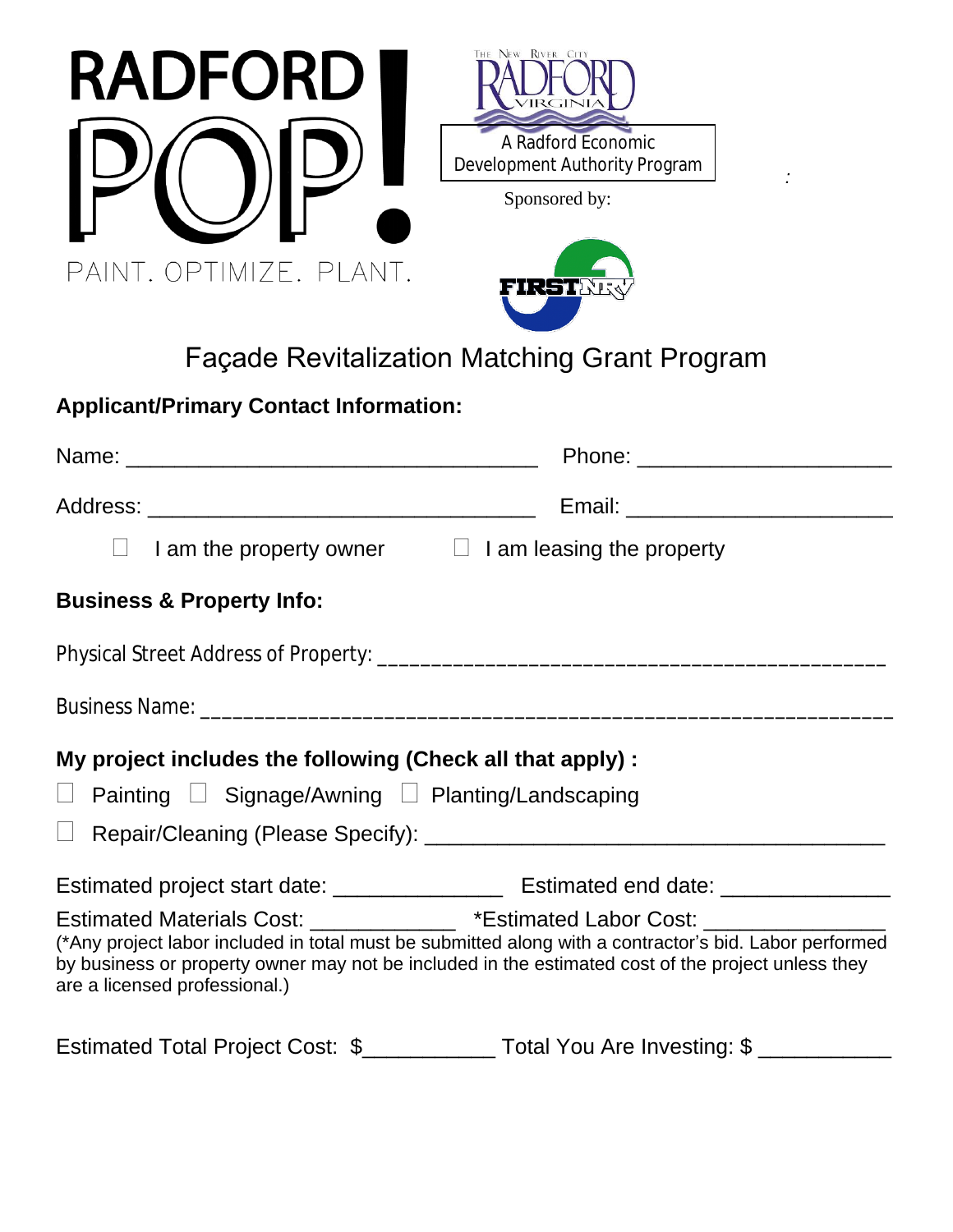**Please use the following section of this application to write a brief description of your project and provide a few additional details. Thanks for applying!**

| If you will be painting, please complete the following:                                                                                              |  |  |  |  |
|------------------------------------------------------------------------------------------------------------------------------------------------------|--|--|--|--|
| I am refreshing my exterior using its current colors                                                                                                 |  |  |  |  |
| I am using new colors to paint my exterior                                                                                                           |  |  |  |  |
| (If checked, please provide paint chips with your selections along with this application)                                                            |  |  |  |  |
| May we help by connecting you to our volunteer network to assist your project?                                                                       |  |  |  |  |
| $\Box$ Yes<br>- No                                                                                                                                   |  |  |  |  |
| Friendly Reminder Checklist (Check if complete. Leave blank if not applicable):                                                                      |  |  |  |  |
| I have attached any relevant contractor estimates to this application (This is                                                                       |  |  |  |  |
| necessary to be reimbursed for labor expenses)                                                                                                       |  |  |  |  |
| I have included my selected paint colors with application.                                                                                           |  |  |  |  |
| $\Box$<br>I have forwarded "before" pictures of my project to <b>Kim. Repass @ Radfordva.gov</b><br>(Before, during, and after photos are required). |  |  |  |  |
|                                                                                                                                                      |  |  |  |  |
| If you will be updating your signage, please attach the proposed design to this<br>$\Box$<br>application, or forward to Kim.Repass@Radfordva.gov.    |  |  |  |  |
| I am brightening up my storefront with a Radford POP! EarthPlanter, and have                                                                         |  |  |  |  |
| included my personalized order form with selected styles, quantities, and preferences.                                                               |  |  |  |  |
| I have read and completed the full application and signed signature page.                                                                            |  |  |  |  |
| <b>Thank You!</b>                                                                                                                                    |  |  |  |  |
|                                                                                                                                                      |  |  |  |  |

Radford POP! Program Guidelines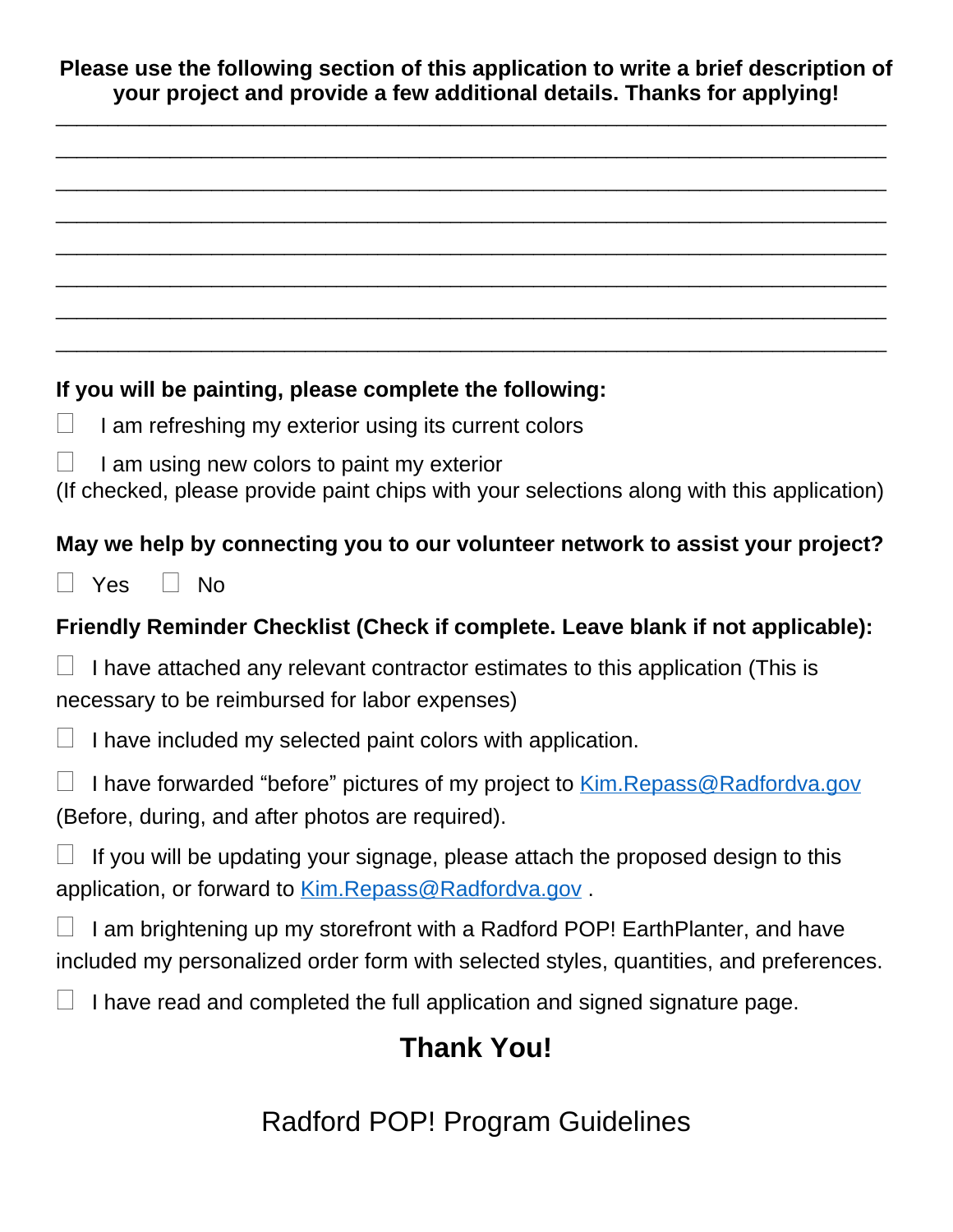## **Image Capture and Use:**

As a condition of receiving a POP! grant, the applicant agrees to submit before, during, and after photos of their project via email to Kim.Repass@Radfordva.gov. The applicant agrees that these images may be used publicly for promotional purposes. The applicant also grants permission for POP! representatives to take pictures of their project before, during, and after work is complete. We want to show off your hard work and promote your business!

## **Leave Behinds:**

The applicant agrees to display a stick on, Radford POP! window wrap on their front door or window for 30 days after work is complete. This is to let other folks know about the program, and to hopefully encourage them to help Radford look its very best just like you!

## **Approval Process:**

Submitting an application does not guarantee that a POP! grant will be issued. It is at the sole discretion of the Radford Economic Development Authority which project applications are approved. The EDA reserves the right to prioritize projects with the greatest potential to positively impact the overall appearance of Radford's business districts. If your application is not approved for the whole amount requested, the EDA may still approve your application for a lesser amount. When the total grant pool funds have been disbursed, no further project applications will be approved.

#### **Reimbursement Process:**

At such time as the Applicant/Grantee of the EDA POP! grant project has been satisfactorily completed and reviewed, the Applicant/Grantee shall present to the EDA with copies of all paid invoices, including copies of cancelled check and/or credit card receipts, or other evidence of payment, for a single payment reimbursement of the approved funding on the POP! Grant Reimbursement Form, attached hereto, and submit the same to the EDA, for final review and approval.

All reimbursement paperwork must be submitted to the EDA within six (6) months from the date the POP! grant was approved by the EDA.

#### **Signature:**

I hereby certify that the information provided in this application is true and accurate, that I have obtained property owner permission for improvements, and that I have read and understand the guidelines for participation in the Radford POP! program. I understand that additional information may be requested by the City of Radford to complete the review of this application.